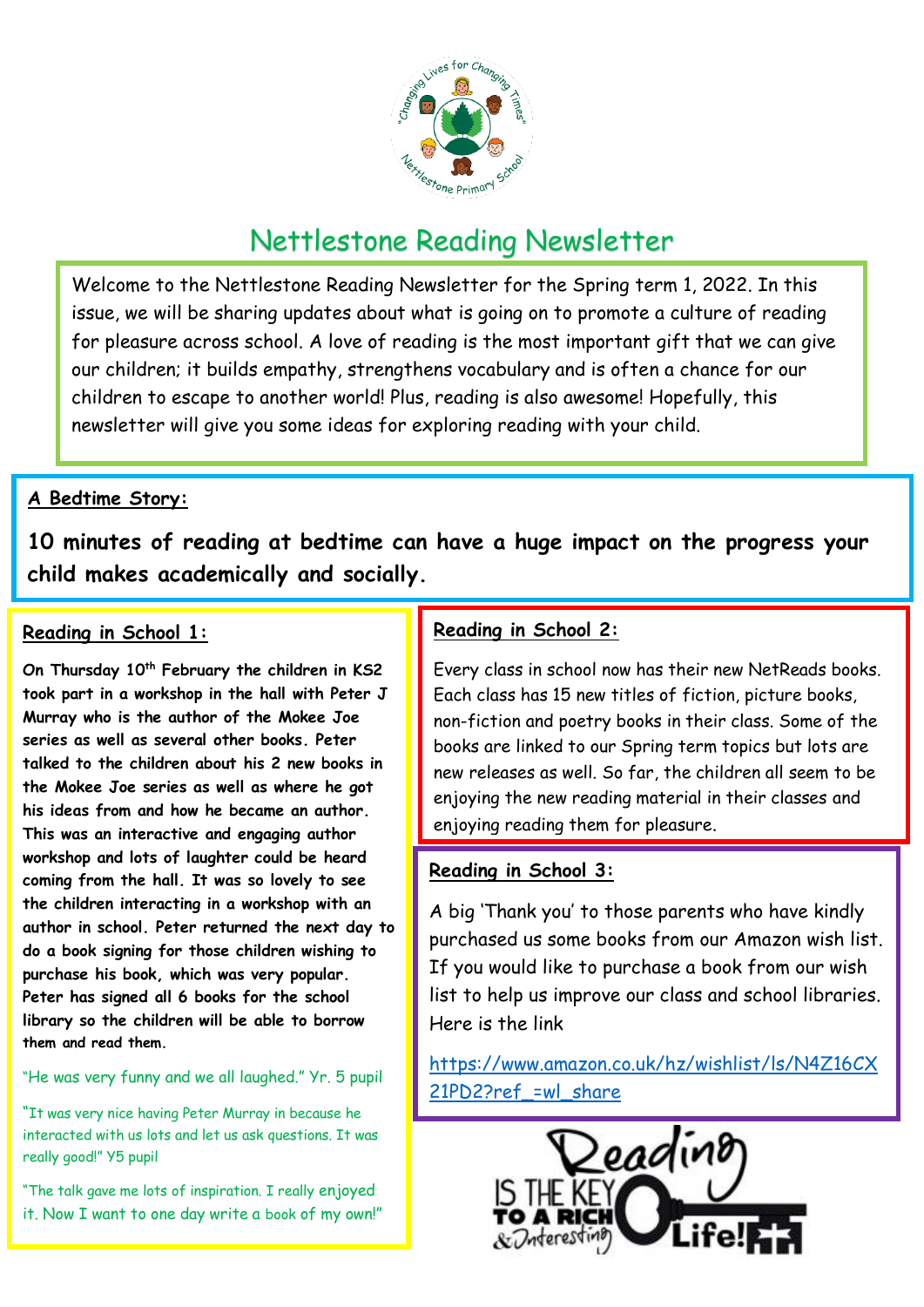### **World Book Day 4th March**

This year we will be celebrating World Book Day on **Friday 4th March**, (actual World Book Day is Thursday 3rd March.) We are incorporating the successful Pyjamarama Day that we took part in last year as part of our World Book Day celebrations. Children are invited to wear their pyjamas to school for the day where we will be enjoying story time together and other activities linked to reading and World Book Day. Throughout the first week back to school after half term each class will be looking at the text 'The song for everyone.' By Lucy Morris. We chose this book as a whole school text as it links in with our whole school Music focus this year. Last week every child in school chose one of the World Book Day £1 books and Mrs Feist has worked with Waterstones in Newport to purchase one of the World Book Day titles for each child to bring home, we have used the children's £1 tokens to exchange them for a book to ensure that they all receive a book.

A final plea for any books for our book swap shop to be sent in by **Thursday 3rd March**. The book swap shop was a huge success last year and we are hoping this year will be as successful.